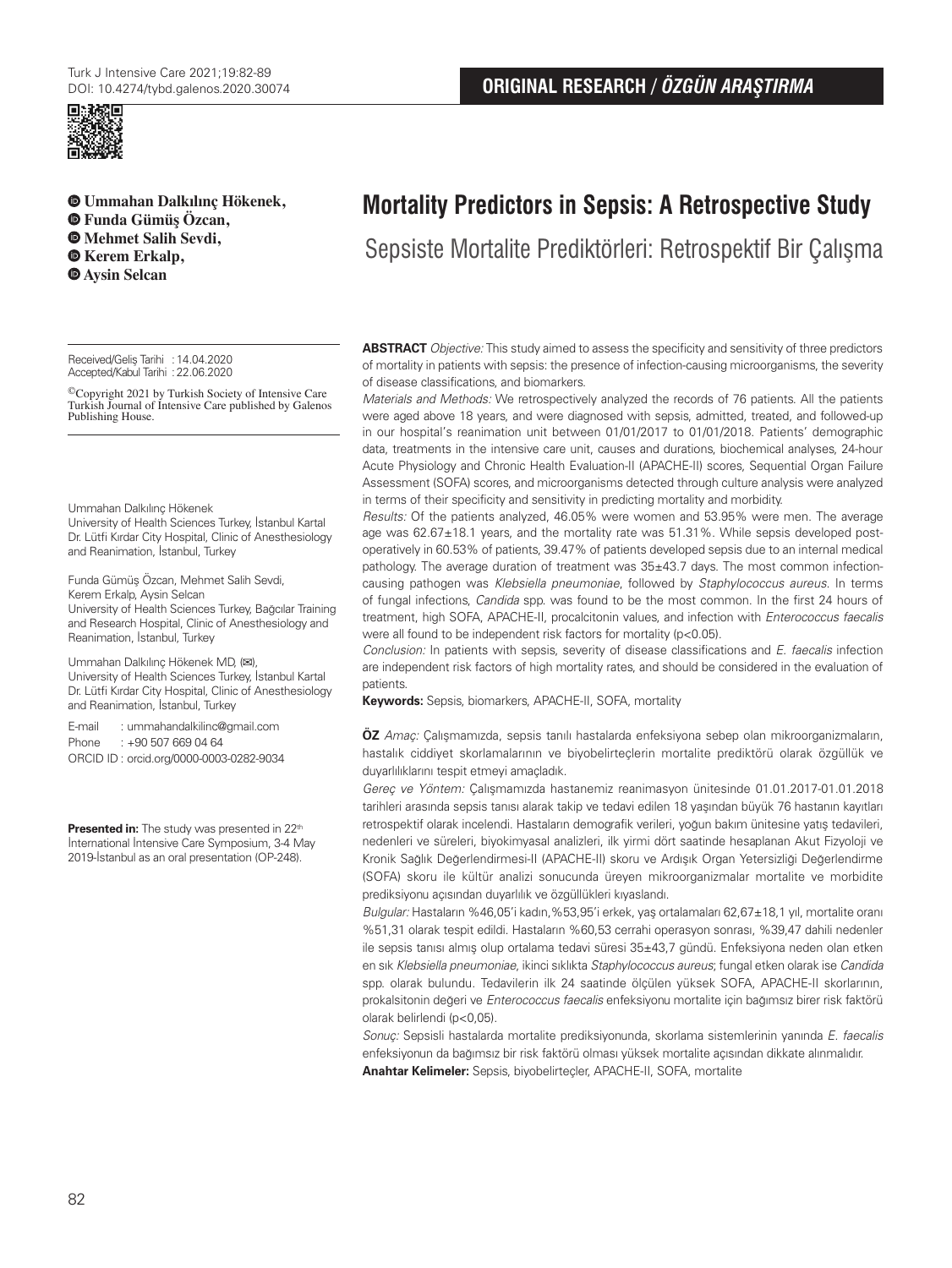# **Introduction**

Sepsis is syndrome characterised by an uncontrolled inflammatory response to infection that leads to physiological, biological, and biochemical abnormalities (1). Early diagnosis and appropriate treatment have a positive effect on prognosis. If early diagnosis and appropriate treatment are not carried out, the initial illness may progress to conditions such as septic shock and multiple organ failure, leading to a high mortality rates (2).

To predict the course of sepsis, it is important to know the organism that causes it. The most common pathogens causing sepsis are bacteria; however, viruses, fungi, and parasites can also lead to sepsis. The 2009 European Prevalence of Infection in Intensive Care II (EPIC II) study found Gram (-) microorganisms to be the more common cause of sepsis (62.2% vs 46.8%) (3). Alongside this, other studies have found that the incidence of Gram (+) microorganisms is increasing. Multi-center studies in recent years have shown that, in Turkey, the most commonly isolated pathogens are Gram (-) bacteria, while the second most common are Gram (+) bacteria (4). Following these, fungi and viruses are the most common pathogens (4). Nevertheless, sufficient epidemiological data on sepsis is as of yet unavailable in Turkey.

Prognostic insight into patients diagnosed with sepsis can be provided by evaluating basic biological parameters alongside various biomarkers and early disease severity classification scoring (5). Most common are the Acute Physiology and Chronic Health Evaluation-II (APACHE-II) and Sequential Organ Failure Assessment (SOFA) classification systems used in the intensive care unit (ICU). Internationally, varying results have been reported in terms of the effectiveness of these systems in predicting mortality. For this reason, these classification systems are used in combination with other biomarkers to determine prognosis. While a wide range of biomarkers have been studied in the past decade for their use in patients with sepsis, only a few of these have proven to be useful clinically. C-reactive protein (CRP) and procalcitonin (PCT) are the most widely used and well studied of these biomarkers. However, neither of these factors has been found to be sufficiently reliable in isolation.

In our study, patients diagnosed with sepsis and subsequently treated and followed up in the reanimation unit were evaluated in terms of causative microorganisms, APACHE-II and SOFA severity of disease classification scores, and biomarkers such as CRP and PCT. We aimed to investigate these parameters' sensitivity and specificity in predicting mortality.

# **Materials and Methods**

This study was carried out in the Anaesthesiology and Reanimation Unit of İstanbul Bağcılar Training and Research Hospital, with approval from the İstanbul Bağcılar Training and Research Hospital ethics committee garnered on 17/08/2017 under number 2017/603. Seventy-six patients admitted and treated in the Reanimation Unit for sepsis between 01/01/2017 and 01/01/2018 were retrospectively included in the study through access to and evaluation of their patient files and electronically stored data.

Patients diagnosed with sepsis based on the Society of Critical Care Medicine and European Society of Intensive Care Medicine 2016 Sepsis-3 diagnosis criteria were included after an evaluation of patients' files (6). Patients that were younger than 18 years of age, pregnant, undergoing immunosuppressive therapy, were HIV (+), or had any diagnosed organ failure were excluded from the study.

Patients included in the study were evaluated with respect to their demographic data, reason for admission to the intensive care unit (either surgical or internal pathology), first day PCT, CRP, and white blood cell (WBC) values, and severity of disease classification scores (APACHE-II and SOFA). Furthermore, growth of microorganisms, microorganism locus (e.g. tracheal aspirate or blood), need for mechanical ventilation, inotropic and vasoactive agents used, need for renal replacement, and duration of inpatient treatment in the intensive care unit were each evaluated and recorded.

Recorded parameters were analyzed in terms of either their independent or combined value in predicting mortality in patients with sepsis. Results were evaluated for their sensitivity and specificity in predicting mortality in patients with sepsis and septic shock.

### Statistical Analysis

Statistical analysis was carried out using Number Cruncher Statistical System 2007 Statistical Software Package (Utah, USA) in combination with the STATA 12 Statistics Package.

Analysis of data was carried out using descriptive statistical methods [average  $\pm$  standard deviation (SD), median [minimum (min) - maximum (max)], interquartile range]. Pairs of normally distributed variables were compared using the independent t-test, while non-normally distributed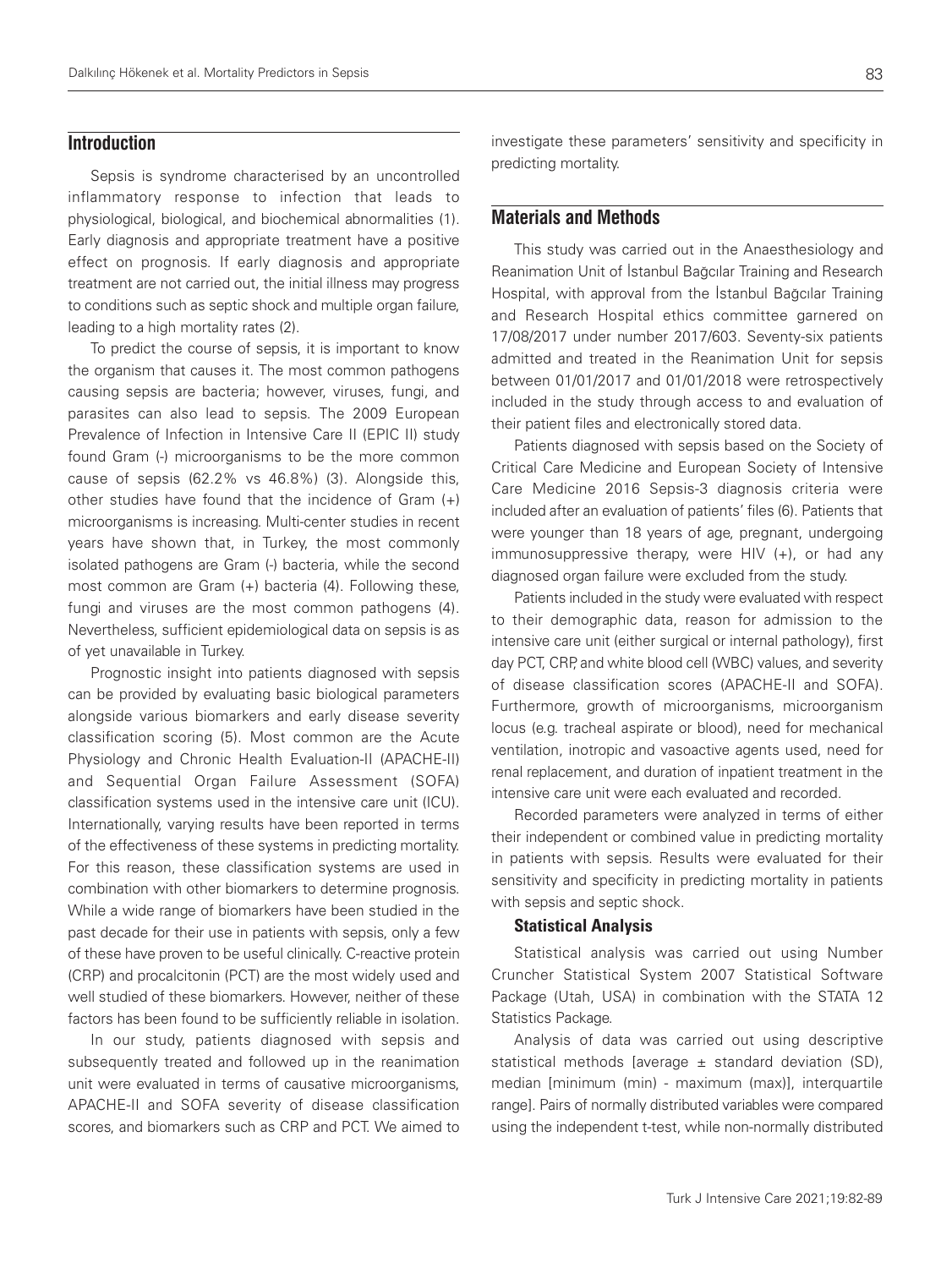pairs were analyzed using the Mann-Whitney U test. Qualitative variables were evaluated using the chi-squared and Fisher's Exact test. Odds ratios were calculated using a 95% confidence interval. The factors affecting development of mortality were evaluated using logistic regression analysis.

The predicted results of the regression analysis were obtained using two separate software packages, and statistical significance was defined as p<0.05.

To determine APACHE and SOFA classifications' respective predictive values in terms of mortality, Area under receiver operating characteristic (AUROC) curve analysis was carried out and areas underneath the AUROC curve were evaluated. The larger test's area, which was located underneath the AUROC curve, was determined to be a parameter of greater value in predicting mortality.

### **Results**

Seventy-six patients diagnosed with and treated for sepsis in the Anaesthesiology and Reanimation Unit of İstanbul Bağcılar Training and Research Hospital between 01/01/2017 and 01/01/2018 were analyzed in terms of their infectious agents causing sepsis, biomarkers, severity of disease classification scores, and the treatments they underwent. Each parameter's respective relationship to mortality was then evaluated.

Of the 76 patients included, 35 (46.05%) were women and 41 (53.95%) were men. The average age was  $62.67 \pm 18.1$ (20-93). Values were calculated as [average  $\pm$  SD (min-max)] years. Of these patients, 60.53% were admitted to our ICU post-operatively, while 39.47% were admitted due to internal medical reasons (respiratory failure, pneumonia). Patients with sepsis underwent inpatient treatment for an average of 35±43.7 days (1-271). Of these patients, 51.31% died, while 48.68% recovered and were discharged. Table 1 shows the demographic data, inpatient treatment durations, and mortality rates of the patients.

Of the patients included in the study, median (min-max) SOFA score in the first 24 hours was 8 (2-17), and median (min-max) APACHE-II score was 20 (5-38). The average CRP value was 196.2±166.3 (0.74-1242.2) mg/dL, WBC average was 18.04±12.6 (1.2-69.8), and average PCT value was 17.8±30 (0.06-120) ng/mL (Table 2).

The microorganism responsible for infection was isolated in 96.05% of the 76 patients included in the study (n=73). Disease-causing microorganisms were most commonly isolated from blood (30.26%, n=23), followed by deep tracheal aspirate (DTA) (27.63%, n=21). Our analysis found no significant correlation between patients' infection loci and mortality.

Microorganisms causing infection were mostly Gram (-) (59.22%), followed by Gram (+) (33.76%) and fungal infections (7.89%). Klebsiella pneumoniae was the most commonly isolated bacterium (n=14, 18.42%), followed by Staphylococcus aureus (n=11, 14.47%). Candida spp. was the predominant microorganism in fungal infections (n=6, 7.89%) (Table 3).

| Table 1. Patients' demographic data, inpatient treatment<br>durations, and mortality rates |                       |  |  |  |  |  |
|--------------------------------------------------------------------------------------------|-----------------------|--|--|--|--|--|
| Sex (female/male) n (%)                                                                    | 35/41 (46.05%/53.95%) |  |  |  |  |  |
| Age (years) average $\pm$ SD (min-max)                                                     | 62.67±18.1 (20-93)    |  |  |  |  |  |
| Inpatient treatment duration (days)<br>average $\pm$ SD (min-max)                          | 35±43.7 (1-271)       |  |  |  |  |  |
| Mortality n (%)                                                                            | 39 (51.31%)           |  |  |  |  |  |
| SD: Standard deviation, Min: minimum, max: maximum                                         |                       |  |  |  |  |  |

**Table 2. Patients' Admission APACHE-II scores, SOFA scores, CRP, WBC, and PCT values**

|                  | n  | Average ± SD    | Median (min - max) |  |  |
|------------------|----|-----------------|--------------------|--|--|
| $CRP$ mg/dL      | 76 | 196.2±166.3     | 176 (0.74-1242.2)  |  |  |
| $WBCx10^3/mm^3$  | 76 | $18.0 \pm 12.6$ | 15 (1.2-69.8)      |  |  |
| $PCT$ ng/mL      | 76 | $17.8 + 30.0$   | 4 (0.06-120)       |  |  |
| <b>SOFA</b>      | 76 | $8 + 3$         | $8(2-17)$          |  |  |
| <b>APACHE-II</b> | 76 | $20+8$          | $20(5-38)$         |  |  |

CRP: C-reactive protein, WBC: white blood cell, SD: standard deviation, min: minimum, max: maximum, APACHE: Acute Physiology and Chronic Health Evaluation, SOFA: Sequential Organ Failure Assessment, PCT: procalcitonin

| Table 3. Distribution of isolated microorganisms |               |       |  |  |  |
|--------------------------------------------------|---------------|-------|--|--|--|
|                                                  | n             | ℅     |  |  |  |
| Klebsiella pneumoniae                            | 14            | 18.42 |  |  |  |
| Staphylococcus aureus                            | 11            | 14.47 |  |  |  |
| Acinetobacter                                    | 10            | 13.16 |  |  |  |
| Escherichia coli                                 | 10            | 13.16 |  |  |  |
| Enterococcus faecalis                            | 9             | 11.39 |  |  |  |
| Pseudomonas aeruginosa                           | 8             | 10.53 |  |  |  |
| <i>Candida</i> spp.                              | 6             | 7.89  |  |  |  |
| Staphylococcus epidermidis                       | 5             | 6.58  |  |  |  |
| Haemophilus influenza                            | $\mathcal{P}$ | 2.63  |  |  |  |
| Streptococcus anginosus                          |               | 1.32  |  |  |  |
| Stenotrophomonas maltophilia                     |               | 1.32  |  |  |  |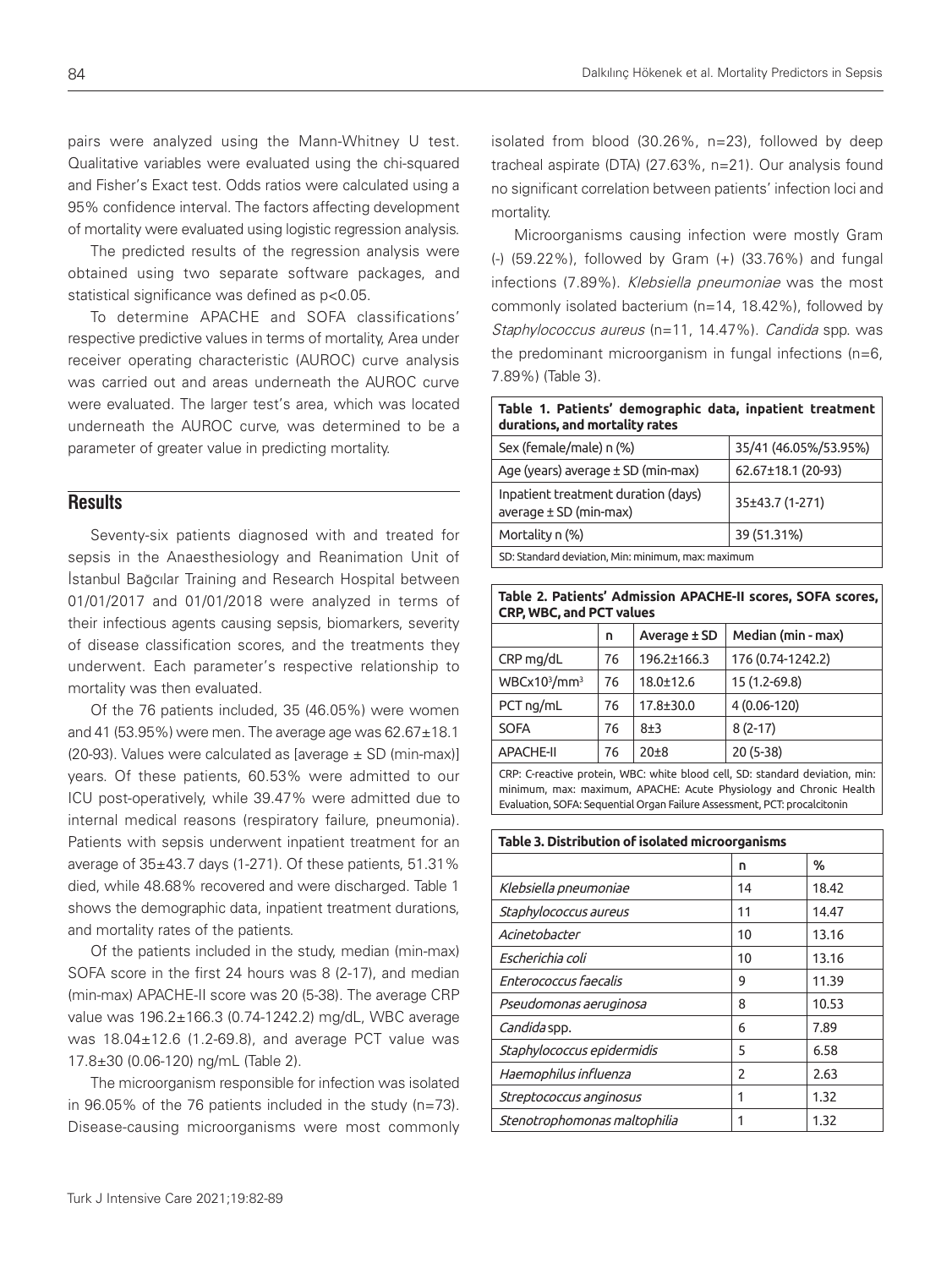Our analysis of the effect of isolated microorganisms on mortality showed that *Enterococcus faecalis* was isolated from 19.51% of 39 patients that died. Of the 9 patients whose cultures exhibited growth of E. faecalis, 8 of them (88.8%) died. Statistical analysis showed that the presence of *E. faecalis* was positively correlated with mortality, and E. faecalis isolation was associated with an increased risk of mortality (p=0.017). Of the other isolated microorganisms, none were significantly associated with mortality rates (p>0.05) (Table 4).

SOFA and APACHE-II scores recorded within the first 24 hours of treatment were each found to be significantly positively correlated with mortality (p=0.006, p=0.0005, respectively) (Table 5).

Duration of treatment for included patients and laboratory biomarkers measured during inpatient treatment (CRP, WBC, PCT) were examined for their relationship with mortality (Table 6). Duration of inpatient treatment, as well as first 24-hour WBC and CRP values, was not found to

be significantly related with mortality (p>0.05). High PCT values were shown to be independent risk factors for mortality (p=0.0078).

Of the patients who died, 94.87% (n=37) received some form of inotropic treatment, 48.72% (n=19) received renal replacement therapy (RRT), and 97.44% (n=38) received mechanical ventilation (MV) support. Analysis showed all of the aforementioned therapies (inotrope, RRT, and MV) to be significantly positively correlated with mortality rates (p=0.000, p=0.003, p=0.04, respectively).

To compare the predictive value of SOFA and APACHE scores with respect to mortality, AUROC curve analysis was carried out and the areas under the curve compared. The area under the AUROC curve was found to be larger in SOFA (AUROC curve =0.7449) compared to APACHE-II (AUROC curve =0.733). SOFA was determined to be a more successful parameter with regard to its value in predicting mortality (Figure 1, 2).

| Microorganism                | Growth    |                | Survival n=37 |                | Mortality n=39 |       |  |
|------------------------------|-----------|----------------|---------------|----------------|----------------|-------|--|
|                              |           | n.             | %             | n.             | %              | P     |  |
|                              | $(\cdot)$ | 36             | 97.37         | 31             | 80.49          |       |  |
| Enterococcus faecalis        | $(+)$     | 1              | 2.63          | 8              | 19.51          | 0.017 |  |
|                              | $(\cdot)$ | 30             | 81.08         | 35             | 89.74          | 0.441 |  |
| Staphylococcus aureus        | $(+)$     | $\overline{7}$ | 18.91         | $\overline{4}$ | 10.25          |       |  |
|                              | $(\cdot)$ | 32             | 86.84         | 34             | 87.80          | 0.597 |  |
| Acinetobacter                | $(+)$     | 5              | 13.16         | 5              | 12.20          |       |  |
| Pseudomonas aeruginosa       | $(\cdot)$ | 33             | 89.47         | 35             | 90.24          | 0.614 |  |
|                              | $(+)$     | $\overline{4}$ | 10.53         | 4              | 9.76           |       |  |
|                              | $(\cdot)$ | 36             | 97.37         | 38             | 97.56          | 0.74  |  |
| Haemophilus influenza        | $(+)$     | 1              | 2.63          | $\mathbf{1}$   | 2.44           |       |  |
|                              | $(\cdot)$ | 30             | 81.58         | 36             | 92.68          | 0.134 |  |
| Escherichia coli             | $(+)$     | $\overline{7}$ | 18.42         | 3              | 7.32           |       |  |
|                              | $(\cdot)$ | 32             | 86.84         | 30             | 78.05          | 0.219 |  |
| Klebsiella pneumoniae        | $(+)$     | 5              | 13.16         | 9              | 21.95          |       |  |
|                              | $(\cdot)$ | 36             | 97.37         | 39             | 100.00         | 0.487 |  |
| Streptococcus anginosus      | $(+)$     | 1              | 2.63          | $\mathbf{0}$   | 0.00           |       |  |
|                              | $(\cdot)$ | 35             | 94.74         | 35             | 90.24          | 0.363 |  |
| Candida spp.                 | $(+)$     | $\overline{2}$ | 5.26          | $\overline{4}$ | 9.76           |       |  |
|                              | $(\cdot)$ | 36             | 97.37         | 39             | 100.00         |       |  |
| Stenotrophomonas maltophilia | $(+)$     | 1              | 2.63          | $\mathbf{0}$   | 0.00           | 0.487 |  |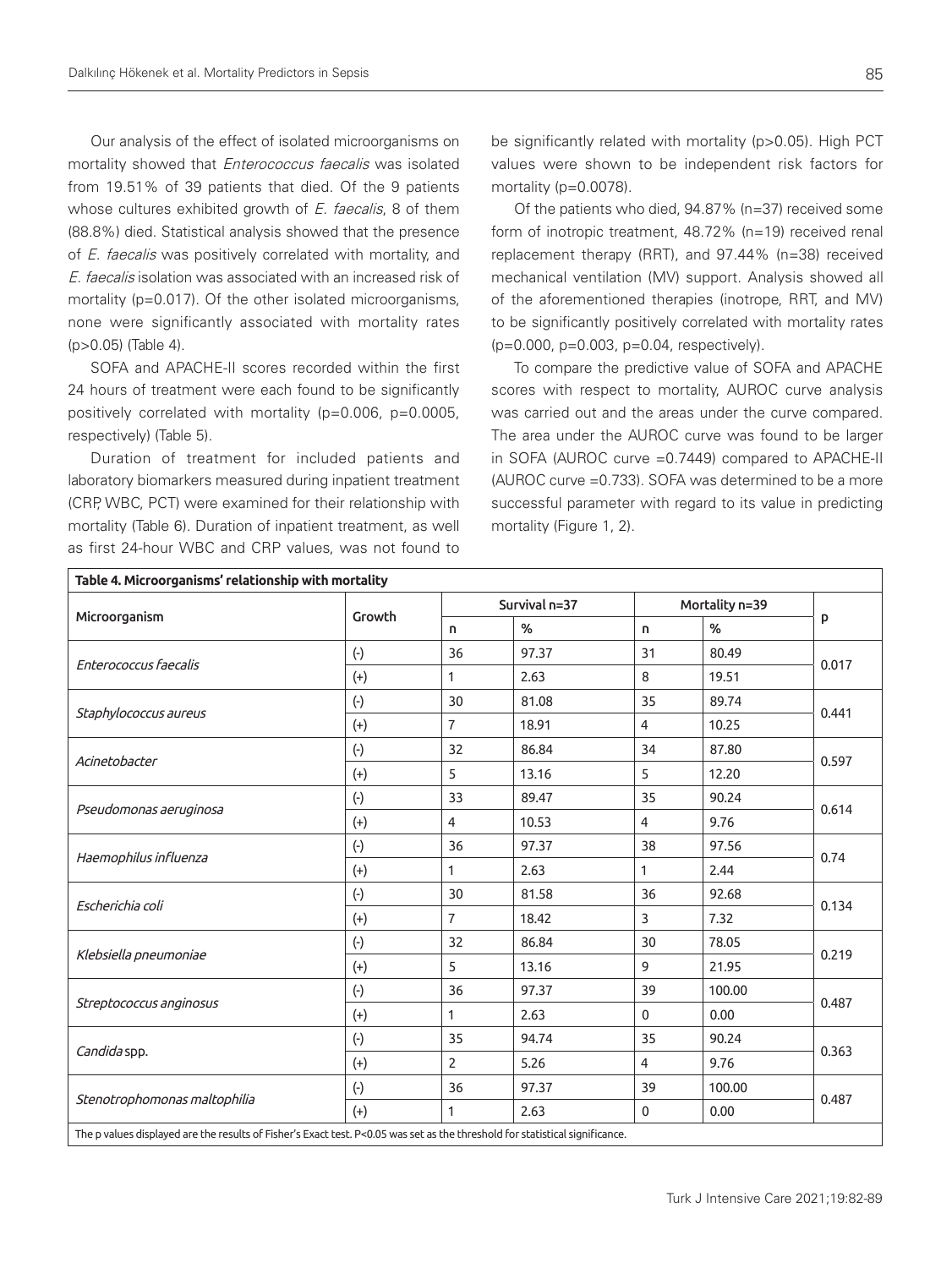Logistic regression analysis was carried out for each of the variables that showed a positive correlation with mortality (PCT, age, SOFA, APACHE-II, inotropic therapy, RRT, MV, and E. faecalis growth). Age (p<0.01), E. faecalis growth (p<0.01) and inotropic therapy (p<0.01) were found to be the variables most valuable in predicting mortality (Table 6).



#### **Figure 1.** SOFA AUROC curve

AUROC: Area under receiver operating characteristic, SOFA: Sequential Organ Failure Assessment

# **Discussion**

Sepsis is an uncontrolled inflammatory response that can lead to organ failure. It is an increasingly common syndrome that affects millions of people every year (7). Due to sepsis' high mortality and morbidity, the prompt diagnosis and



#### **Figure 2.** APACHE-II AUROC curve

AUROC: Area under receiver operating characteristic, APACHE: Acute Physiology and Chronic Health Evaluation

| Table 5. Duration of treatment, severity of disease classification scores and biomarkers' relationship with mortality |           |                 |        |                    |        |  |
|-----------------------------------------------------------------------------------------------------------------------|-----------|-----------------|--------|--------------------|--------|--|
|                                                                                                                       | Mortality | Average ± SD    | Median | (IQR)              | P      |  |
| Duration of Treatment (days)                                                                                          | $(\cdot)$ | 34.32±41.49     | 14     | $(6.75 - 47.50)$   |        |  |
|                                                                                                                       | $^{(+)}$  | 35.69±46.27     | 20     | $(6.5 - 46.5)$     | 0.482  |  |
| CRP (mg/dL)                                                                                                           | $(\cdot)$ | 174.77±110.41   | 177.65 | $(77.88 - 235.23)$ | 0.479  |  |
|                                                                                                                       | $(+)$     | 216.57±205.37   | 179.4  | $(91-301.63)$      |        |  |
| WBC (x10 <sup>3</sup> /mm <sup>3</sup> )                                                                              | $(\cdot)$ | 15.43±10.61     | 13.65  | $(7.83 - 20.4)$    |        |  |
|                                                                                                                       | $(+)$     | 20.52±13.92     | 17.6   | $(11.25 - 25.5)$   | 0.057  |  |
| $PCT$ (ng/mL)                                                                                                         | $(\cdot)$ | 11.44±24.03     | 2.4    | $(1.06 - 5.88)$    | 0.0078 |  |
|                                                                                                                       | $(+)$     | 24.47±36.80     | 10.52  | $(1.96 - 29.35)$   |        |  |
| <b>SOFA</b>                                                                                                           | $(\cdot)$ | $6.19 \pm 2.96$ | 6      | $(3.75-8)$         | 0.0006 |  |
|                                                                                                                       | $^{(+)}$  | $9.17 \pm 3.91$ | 9      | $(7-12)$           |        |  |
| <b>APACHE-II</b>                                                                                                      | $(\cdot)$ | 18.35±6.02      | 18     | $(14-22)$          |        |  |
|                                                                                                                       | $^{(+)}$  | 24.43±7.45      | 27     | $(19-30.5)$        | 0.0005 |  |

The p values displayed are the results of the Mann-Whitney U test. p<0.05 was set as the threshold for statistical significance. CRP: C-reactive protein, WBC: white blood cell, SD: standard deviation, APACHE: Acute Physiology and Chronic Health Evaluation, SOFA: Sequential Organ Failure Assessment, PCT: procalcitonin, IQR: interquartile range

| Table 6. Logistic regression analysis of factors correlating with mortality                                                                                                                                                                |            |             |                  |          |            |           |            |             |
|--------------------------------------------------------------------------------------------------------------------------------------------------------------------------------------------------------------------------------------------|------------|-------------|------------------|----------|------------|-----------|------------|-------------|
| Variable                                                                                                                                                                                                                                   | <b>PCT</b> | <b>SOFA</b> | <b>APACHE-II</b> | Inotrope | <b>RRT</b> | <b>MV</b> | Age        | E. faecalis |
| Mortality                                                                                                                                                                                                                                  | $0.0244*$  | 0.0740      | 0.00648          | 3.088**  | 1.029      | 0.232     | $0.0618**$ | $2.274**$   |
|                                                                                                                                                                                                                                            | (0.0146)   | (0.125)     | (0.0564)         | (1.053)  | (0.711)    | (1.469)   | (0.0217)   | (0.813)     |
| **p<0.01, *p<0.1. PCT: Procalcitonin, SOFA: Sequential Organ Failure Assessment, APACHE: Acute Physiology and Chronic Health Evaluation, RRT: renal replacement therapy,<br>MV: mechanical ventilation, E. faecalis: Enterococcus faecalis |            |             |                  |          |            |           |            |             |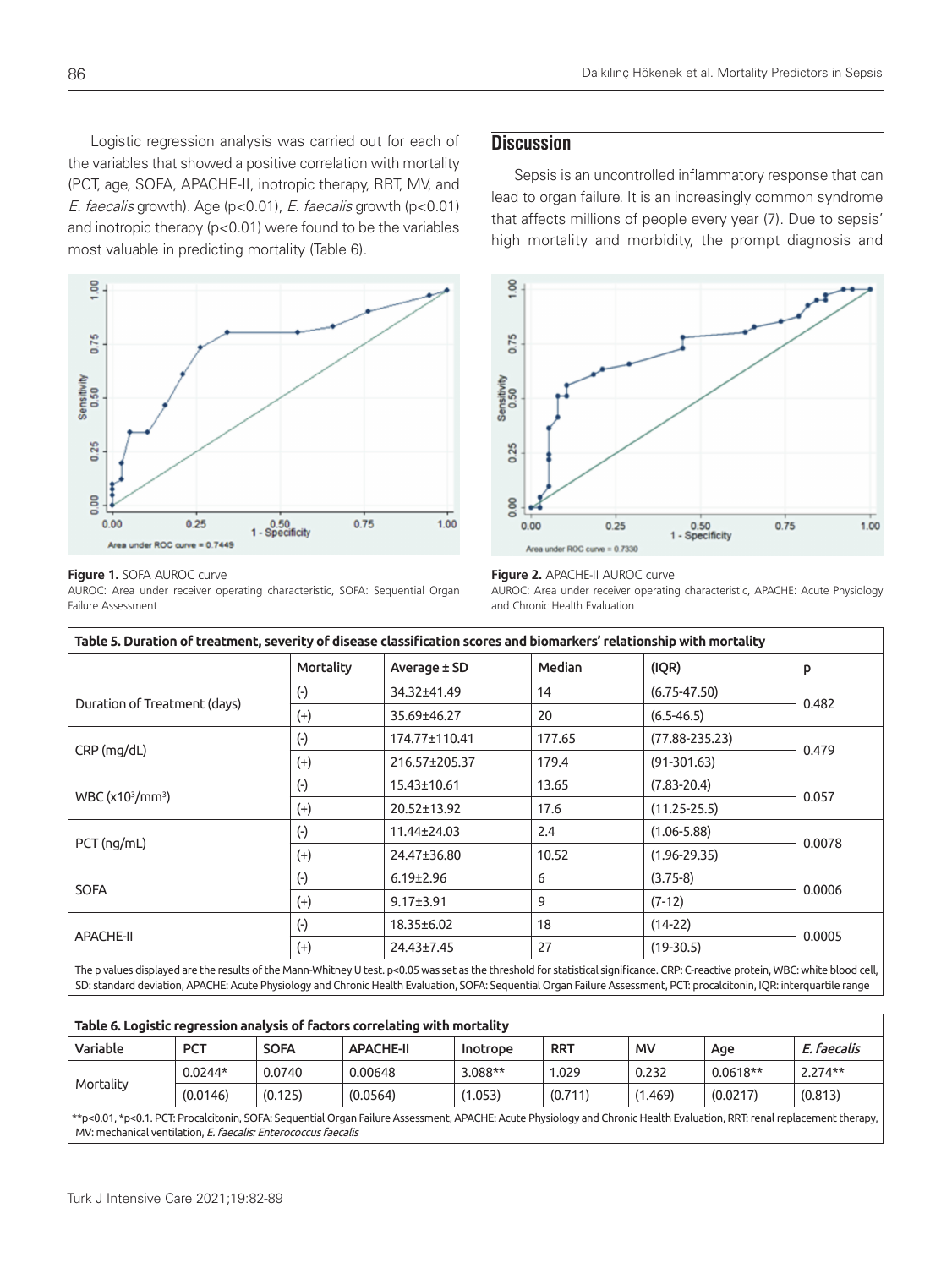appropriate provision of treatment according to the severity and prognosis of the disease is of utmost importance. In order to provide an early prediction of the prognosis of septic patients, we investigated proven infectious agents, biomarkers (CRP, WBC, and PCT), and the severity of disease classification scores (SOFA, APACHE-II). Each factor was analyzed for their relationship with mortality to assess their sensitivity, specificity, and predictive value. Furthermore, patients' demographic data as well as treatments (inotropic therapy, RRT, MV support) were analyzed with respect to mortality.

A retrospective study involving 6,621,559 patients diagnosed with sepsis found that yearly sepsis incidence was 3/1,000 for the general population but 26.2/1,000 for patients 85 years and older (7). This study determined that aging was an independent risk factor for both development of sepsis and death due to sepsis (7). In the same study, total mortality rates for sepsis were found to be 28.2%, while this figure was 38.4% for patients 85 years and older (7). A different study found that sepsis mortality rates were 24.4%, with mortality steadily increasing with age (8). Patients under 65 years old had a 17.7% chance of dying if diagnosed with sepsis, while patients 65 years and older had a 27.7% mortality rate (8). Logistic regression analysis in the same study showed that being over the age of 65 independently increased risk of mortality due to sepsis by a factor of 2.26 (8). In our study, patients included had a mortality rate of 51.31%. When patients' mortality rates were compared with respect to their age, 20-34 year olds, 35-49 year olds, 50-64 year olds, 65-74 year olds, and patients aged 75 and older were found to have mortality rates of 25%, 37.5%, 47.4%, 57.2%, and 65%, respectively. Thus, sepsis incidence and mortality were found to be positively correlated with advancing age.

Two important prognostic factors in sepsis are the infection locus and the causative microorganism. In several different publications, the most common infection locus was found to be the respiratory tract, followed by the intraabdominal region, and subsequently the urinary system, blood, and soft tissues (4,9-12). In terms of microbiological environment, bacteria were most often isolated on blood culture (4,9-12). In our patients, the most common infection locus was the respiratory system, followed by the digestive system and the urinary system, respectively. Microbiological infectious agents were most frequently isolated from blood samples (30.26%), followed by DTA,

and finally from soft tissue / lesion cultures. In our study, no significant association was found between infection locus and mortality.

The specific causative microorganisms associated with sepsis were not found to be of importance for prognosis. Other publications have identified the relevant infectious agents, which include, in order of commonality, Gram (-) bacilli, Gram (+) cocci, and fungal agents (4,10,11). For specific microorganisms, the most common include, in order of frequency, Acinetobacter spp., Pseudomonas spp., Klebsiella spp., S. aureus, Enterococcus spp., E. coli, and Candida spp. (4,10,11). Though patients with sepsis are most commonly infected with Gram (-) bacteria, in recent years the increase of nosocomial infections has caused Gram (+) related bacterial sepsis to occur increasingly often (9). In our study, 59.22% of cases were associated with Gram (-) bacteria, 33.76% with Gram (+) bacteria, and 7.89% with fungal infections. Examining the incidence of microorganisms revealed the most common to be K. pneumoniae (18.42%), followed by S. aureus (14.47%), Acinetobacter spp. (13.14%), E. coli (13.16%), E. faecalis (11.39%), P. aeruginosa (10.53%), and Candida spp. (7.89%). While Gram (-) bacteria were observed more frequently in our study, the distribution of infectious agents was found to be different from those described in the literature. This may be caused by the variation in flora between our ICU and centers where other studies were conducted.

In a study assessing mortality rates in patients with sepsis according to microorganisms, 28-day mortality rates were found to be 40.5% in patients infected with Gram (-) bacilli, 42.9% for Gram (+) cocci, and 52.4% for sepsis associated with fungal infections (11). In the last ten years, the third most common species isolated in nosocomial infections is Enterococcus spp., which has appeared with increasing frequency (13). A retrospective study on mortality rates of 196 patients with growth of *Enterococcus* spp. on blood cultures found that inappropriate use of antibiotics was an independent risk factor associated with mortality, while mortality rates were 26% in cases with appropriate antibiotic therapy (14). In a prospective study analyzing 398 patients infected with Enterococcus spp., 14-day mortality rates were found to be 19% and vancomycin resistance was found to be an independent risk factor for mortality. While assessing infectious agents' relationship with mortality in our study, E. faecalis was found to be associated with a higher risk

87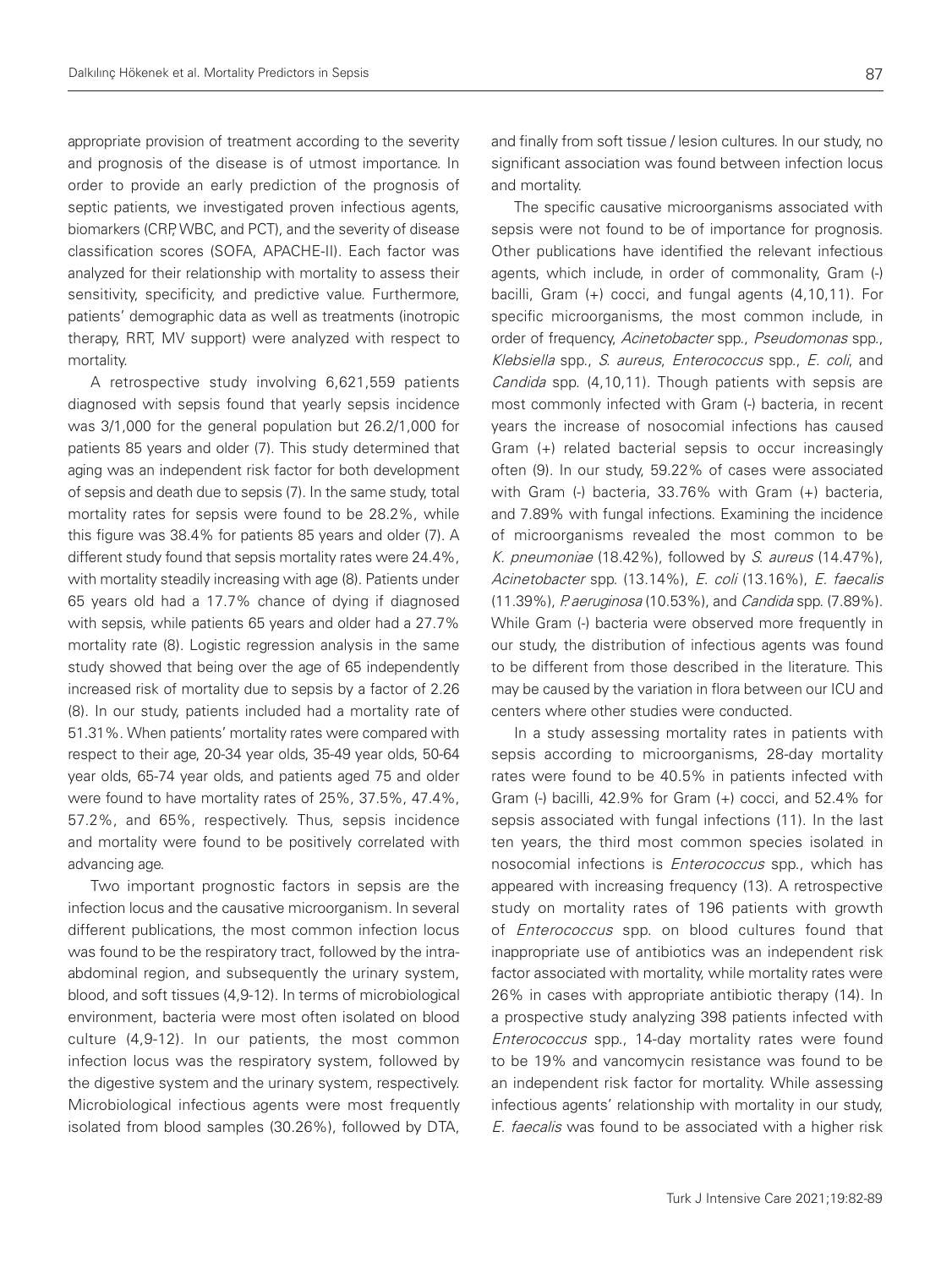of mortality compared to other microorganisms that we isolated. Presence of *Enterococcus* spp. was also found to be an independent risk factor for mortality (15).

In studies carried out on patients diagnosed with sepsis, promptly measured PCT levels are known to be of predictive value for mortality rates (16,17). Another study analyzing response to antibiotic therapy found that CRP is a potentially preferable biomarker over PCT. Despite this, PCT has been determined to be of greater prognostic value than CRP in evaluating organ failure and mortality risk in patients with sepsis (18). In our study, patients' PCT values as measured in the first 24 hours were found to be positively correlated with mortality. While high PCT values were found to be independent risk factors for mortality, we found no such relationship for high CRP values.

Across the globe, the most commonly used scoring systems in ICUs are SOFA and APACHE-II. These systems contain multiple parameters and are not specific to sepsis. Various studies have investigated whether they can predict mortality in isolation or when combined. In one prospective study, inpatients with a SOFA score ≥11 in the first 24 hours were found to have higher mortality rates while, in 48 hourly followups, SOFA scores ≥50% were similarly associated with high mortality (19). Consequently, SOFA scores have been found to be valuable parameters in determining mortality risk (19). In a study conducted by Fang et al. (20), patients were divided into three groups: all infected patients, patients without preexisting organ dysfunction, and patients with existing organ dysfunction. In terms of predicting 21 day mortality, SOFA scores of 2 and more were found to be 94.2%, 91%, and 97.6% sensitive, respectively, while specificity was 16.9%, 21.9%, and 7.2%, respectively.

A retrospective study of 415 patients undergoing treatment in the ICU assessed the relationship between APACHE-II scores and mortality. It found that APACHE-II scores of 27 and over were associated with increased mortality (21). In our study, both SOFA and APACHE-II scores as recorded in the first 24 hours were found to be significantly associated with mortality. Mortality in patients with high SOFA and APACHE-II scores as calculated at diagnosis had

significantly higher mortality rates. In AUROC analysis, which was carried out in order to assess these scoring systems' sensitivity and specificity in predicting mortality, the SOFA AUROC curve value was 0.7449 and the APACHE-II AUROC curve value was 0.733. According to these results, the SOFA scoring system was a better parameter in terms of its value as a predictor of mortality.

The study was subject to several limitations due to a number of factors: the patient population was relatively small, the patients' reasons for admissions were varied, it was carried out retrospectively, and it was a single center study. The study's single-center nature means that the variance in microbial flora between centers may have had an effect on the data.

# **Conclusion**

The locus of the infection leading to sepsis was found not to have a significant effect on mortality. However, the infective microorganism was found to potentially increase mortality. Specifically, *Enterococcus* spp. infection was found to be an independent risk factor for infection. Furthermore, in place of CRP or WBC values, PCT was found to be a more specific biomarker in terms of predicting patients' prognosis.

# **Ethics**

Ethics Committee Approval: İstanbul Bağcılar Training and Research Hospital Ethics Committee garnered on 17/08/2017 under number 2017/603.

Informed Consent: Retrospective study.

Peer-review: Externally peer-reviewed.

### Authorship Contributions

Concept: U.D.H., F.G.Ö., Design: M.S.S., U.D.H., Data Collection and Process: U.D.H., K.E., Analysis or Interpretation: A.S., U.D.H., F.G.Ö., Literature Search: A.S., K.E., Writing: U.D.H., F.G.O.

**Conflict of Interest:** No conflict of interest was declared by the authors.

Financial Disclosure: The authors declared that this study received no financial support.